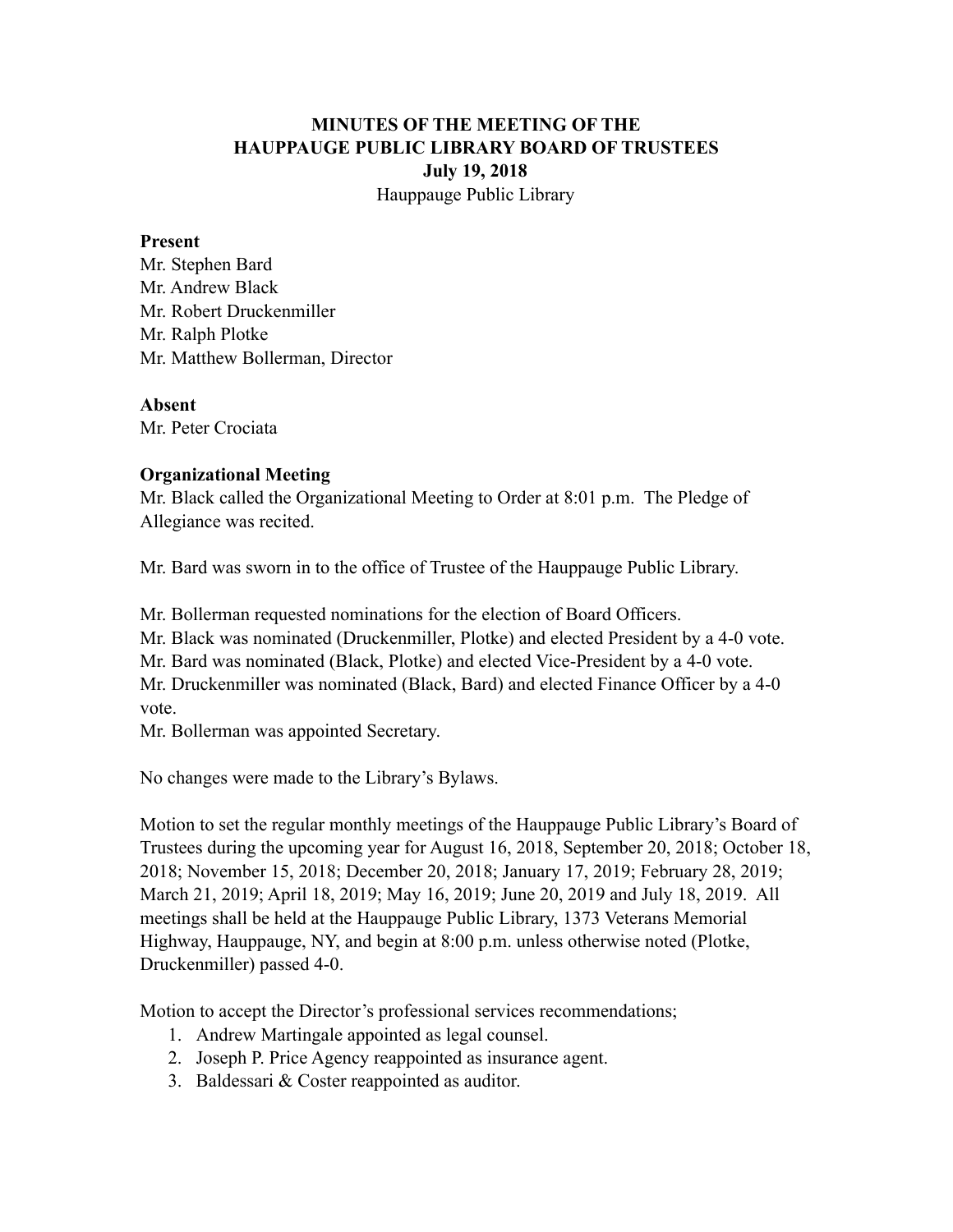## **July 19, 2018 Minutes (Page Two)**

- 4. Capital One Bank was reappointed as bank for deposits.
- 5. Smithtown Messenger and Islip Bulletin were appointed as newspapers for public notice (Plotke, Bard) passed 4-0.

Motion by Bard, second by Plotke, that petty cash funds be established as follows for FY 2018-2019 passed 4-0.

| <b>TITLE</b> | <b>CUSTODIAN</b>                  | <b>AMOUNT</b> |
|--------------|-----------------------------------|---------------|
| Library      | Matthew Bollerman & Deepa Chandra | \$150.00      |

Motion to appoint the Board of Ethics members: Andrew Black, Anna Beltrani and Barbara Goodstone (Plotke, Druckenmiller) passed 4-0.

Motion to adjourn the Organizational Meeting at 8:14 p.m. (Plotke, Druckenmiller) passed 4-0.

## **Regular Meeting**

Mr. Black called the Meeting to Order at 8:14 p.m.

Motion to accept the Minutes of the June 19, 2018 Board Meeting (Plotke, Druckenmiller) passed 4-0.

## **Treasurer's Report**

The Director reviewed the reports with the Board.

Motion to accept the July 19, 2018 operating warrant \$243,771.79 (Bard, Plotke) passed 4-0.

## **Correspondence**

None

## **Director's Report**

The Director shared upcoming dates for the legislative breakfast and golf outing. Donna and the Director reported on their time in New Orleans at the American Library Association Annual Conference. The Director shared the recent minimum library standards changes passed by the Regents. Our annual audit is scheduled for September 18 to 21. Punch list items continue to be addressed at 1373.